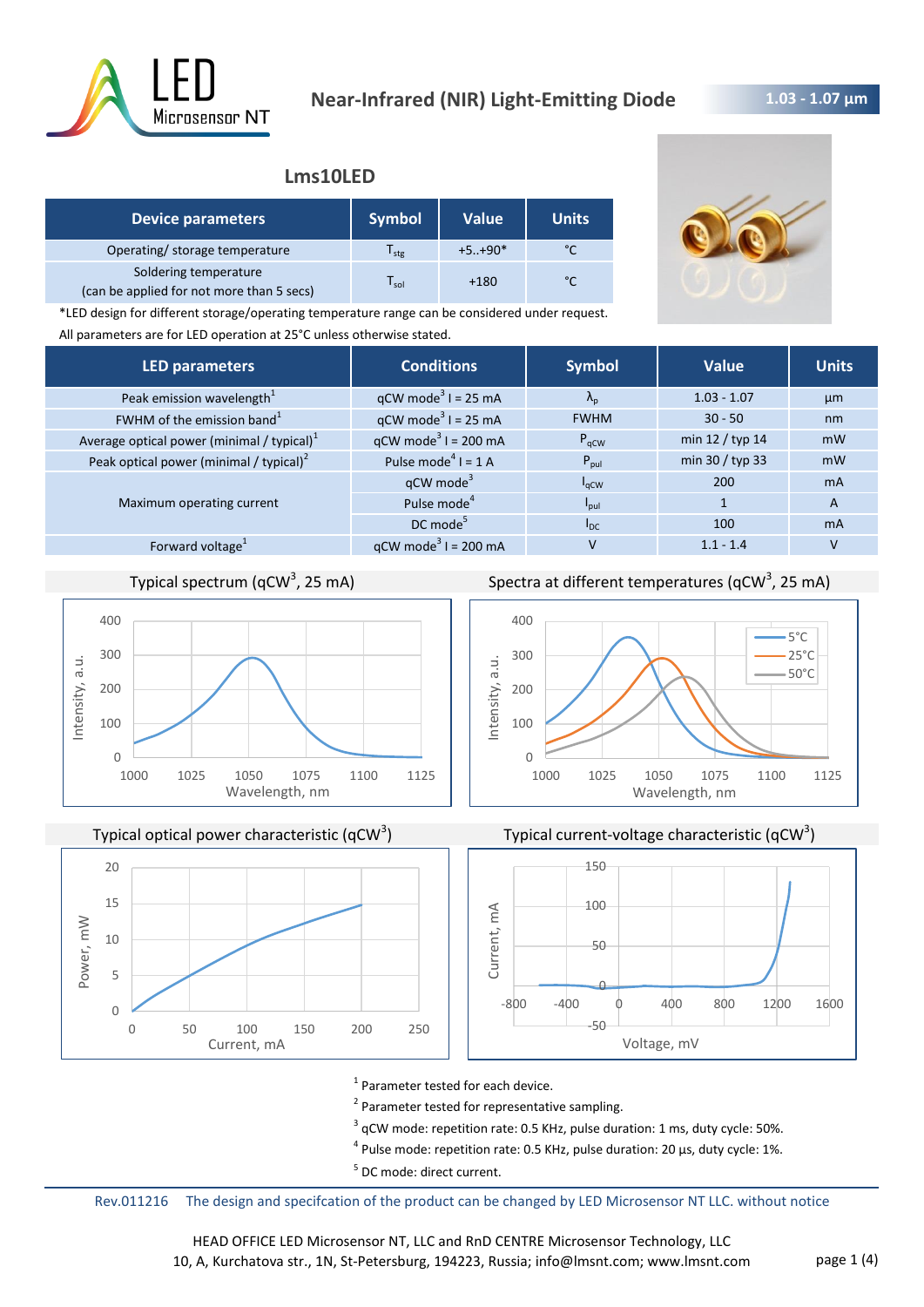

# **Near-Infrared (NIR) Light-Emitting Diode**

**1.03 - 1.07 μm** 

| <b>Packages</b>                                                                                            | <b>Model</b>   |
|------------------------------------------------------------------------------------------------------------|----------------|
| TO-18 with a cap with a glass window                                                                       | Lms10LED       |
| TO-18 with a parabolic reflector without a glass window                                                    | Lms10LED-R     |
| TO-18 with a parabolic reflector with a glass window                                                       | Lms10LED-RW    |
| TO-5 with a built-in thermocooler and thermoresistor, covered by a cap with a glass window                 | Lms10LED-TEM   |
| TO-5 with a built-in thermocooler and thermoresistor, covered by a parabolic reflector with a glass window | Lms10LED-TEM-R |

#### Radiant characteristic (far-field pattern)

TO-18 package with a cap



#### Related products:

● **LED drivers (D-41i, D-51i, minidrivers mD-1c, mD-1p)** - provide LED power supply in pulse modes.

Rev.011216 The design and specifcation of the product can be changed by LED Microsensor NT LLC. without notice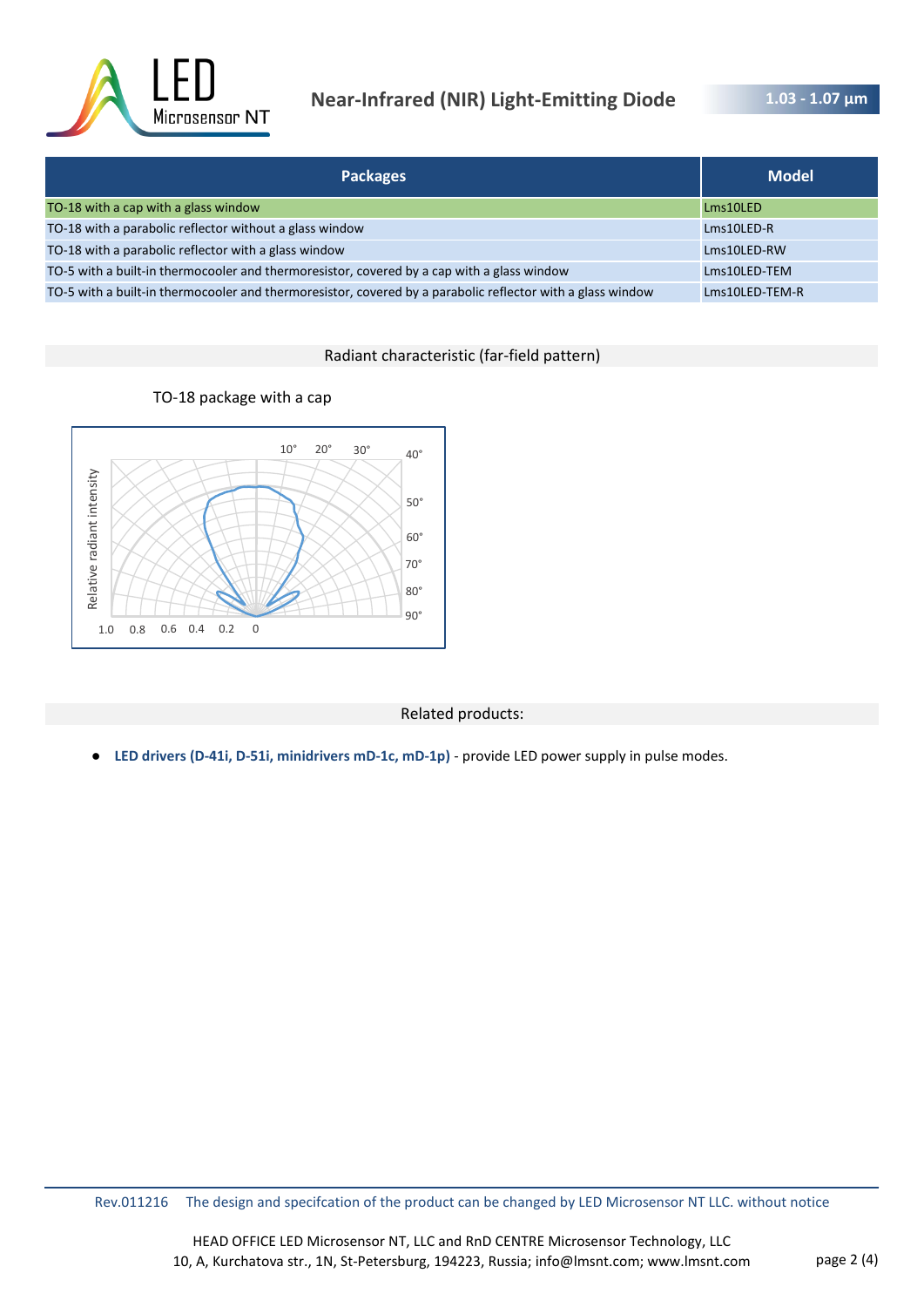

To drive the LED we recommend the following basic circuit connection:



We recommend using **Quasi Continuous Wave (qCW) mode** with a duty cycle 50% or 25% to obtain maximum average optical power and short **Pulse modes** to obtain maximum peak power.



#### **IMPORTANT CAUTIONS:**

- please check your connection circuit before turning on the LED;
- please mind the LED polarity: anode is marked with a RED dot; REVERSE voltage applying is FORBIDDEN;
- please do not connect the LED to the multimeter;
- please control the CURRENT applied to the LED in order NOT to EXCEED the maximum allowable values.